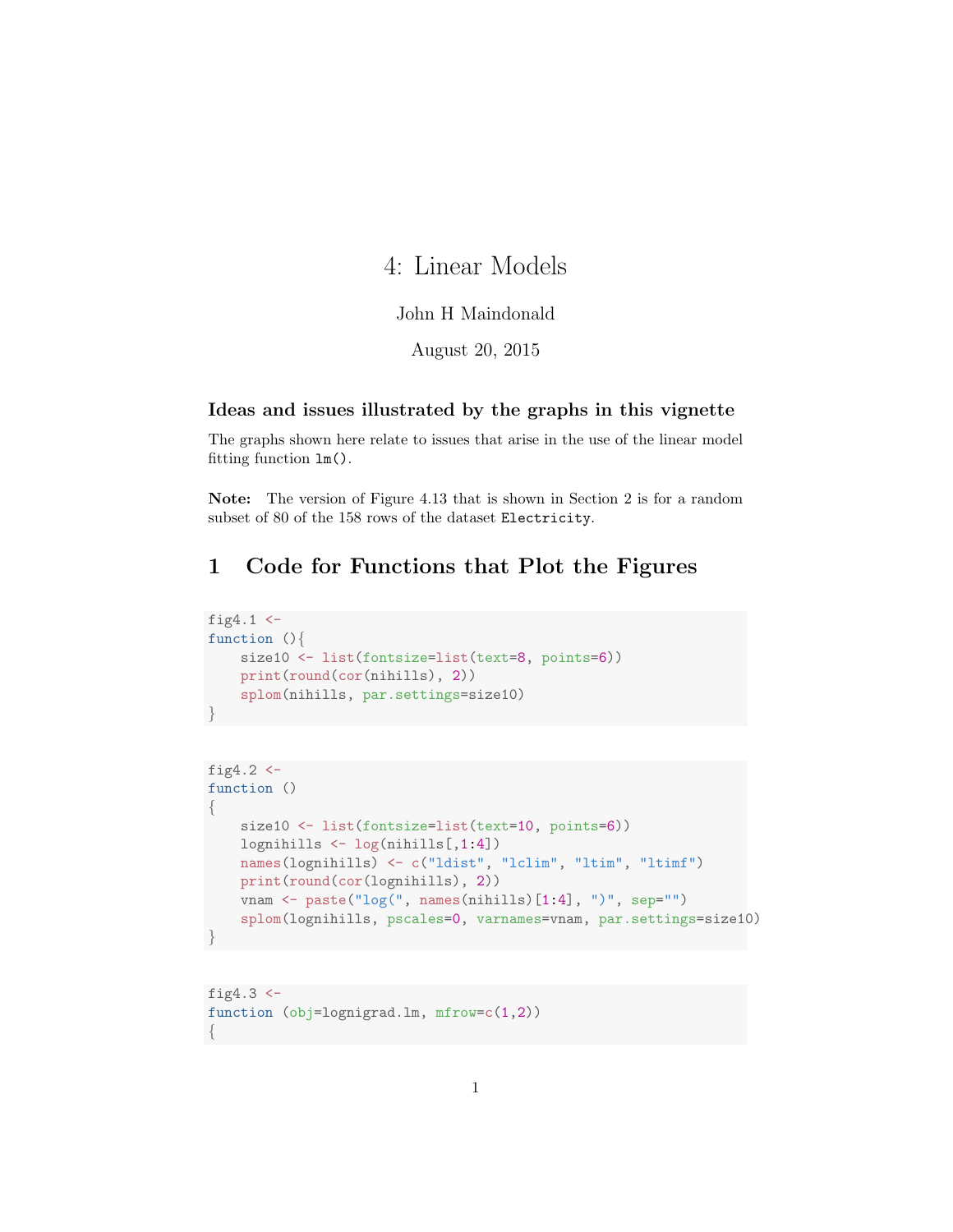```
objtxt <- deparse(substitute(obj))
nocando <- "Cannot do graph,"
if(!exists(objtxt))return(paste(nocando, "no obj =", objtxt))
opar <- par(mfrow=mfrow)
termplot(obj, col.term="gray", partial=TRUE,
         col.res="black", smooth=panel.smooth)
par(opar)
```
}

```
fig4.4 \leftarrowfunction (obj=lognigrad.lm, mfrow=c(1,4)){
    objtxt <- deparse(substitute(obj))
    nocando <- "Cannot do graph,"
    if(!exists(objtxt))return(paste(nocando, "no obj =", objtxt))
    opar <- par(mfrow=mfrow, pty="s",
                mgp=c(2.25,.5,0), mar=c(3.6,3.6,2.1,0.6))
    plot(obj, cex.lab=1.4)
    par(opar)
}
```

```
fig4.5 < -function (obj=lognigrad.lm, mfrow=c(1,4), nsim=10)opar <- par(mfrow=mfrow, mgp=c(2.25,.5,0), pty="s",
               mar=c(3.6, 3.6, 2.1, 0.6))objtxt <- deparse(substitute(obj))
   nocando <- "Cannot do graph,"
   if(!exists(objtxt))return(paste(nocando, "no obj =", objtxt))
   y <- simulate(obj, nsim=nsim)
    ## Look only at the first simulation
   \verb|lognism1.lm<-lm(y[, 1] "ldist + lgradient, data=lognihills)|plot(lognisim1.lm, cex.lab=1.1, cex.caption=0.75)
   par(opar)
   invisible(y)
}
```

```
fig4.6 < -function (obj=lognigrad.lm2)
{
   objtxt <- deparse(substitute(obj))
   nocando <- "Cannot do graph,"
   if(!exists(objtxt))return(paste(nocando, "no obj =", objtxt))
   opar <- par(mfrow=c(1,4), mgp=c(2.25,.5,0), pty="s",
```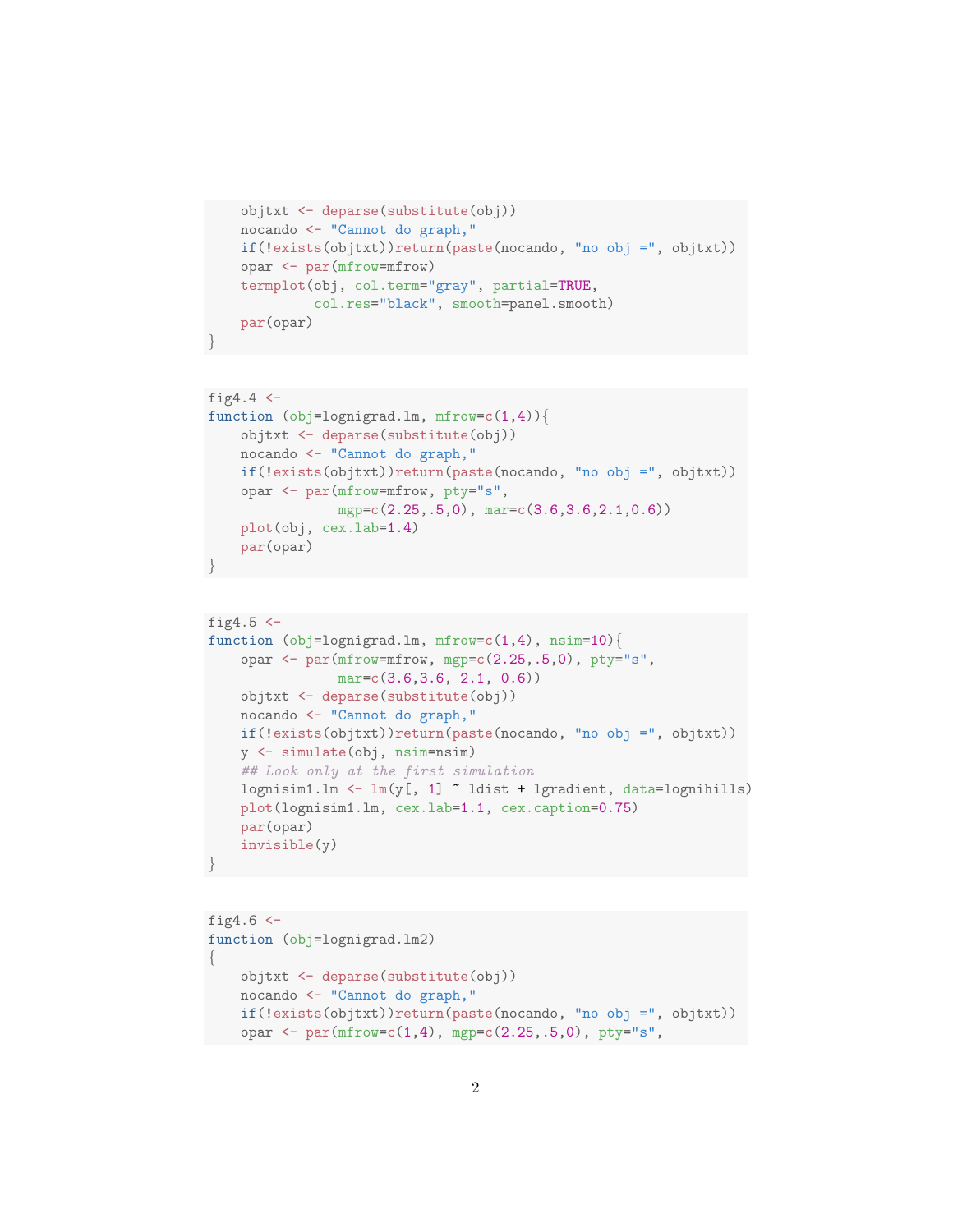```
mar=c(3.6,3.6, 2.1, 0.6))
plot(obj, cex.lab=1.1, cex.caption=0.8)
par(opar)
```
}

```
fig4.7 < -function (obj=lognigrad.lm)
{
    ## The following generates a matrix of 23 rows (observations)
   ## by 1000 sets of simulated responses
   simlogniY <- simulate(obj, nsim=1000)
   ## Extract the QR decomposition of the model matrix
   qr <- obj$qr
   ## For each column of simlogniY, calculate regression coefficients
   bmat <- qr.coef(qr, simlogniY)
   bDF \leq as.data.frame(t(bmat))
   names(bDF) <- c("Intercept", "coef_logdist", "coef_lgradient")
   gph <- densityplot(~Intercept+coef_logdist+coef_lgradient, data=bDF,
                       outer=TRUE, scales="free", plot.points=NA,
                       panel = function(x, ...)panel.densityplot(x, ...)
                           ci <- quantile(x, c(.025, .975))
                           panel.abline(v=ci, col="gray")
                       }
                       )
    gph
}
```

```
fig4.8 < -function (plotit=TRUE)
{
with(DAAG::rice, interaction.plot(x.factor=fert,
                             trace.factor=variety,
                             ShootDryMass,
                             cex.lab=1.2, xpd=TRUE))
}
```

```
fig4.9 \leftarrowfunction (plotit=TRUE)
\left\{ \right.## Panel A
    gph <- xyplot(tempDiff ~ vapPress, groups=CO2level,
```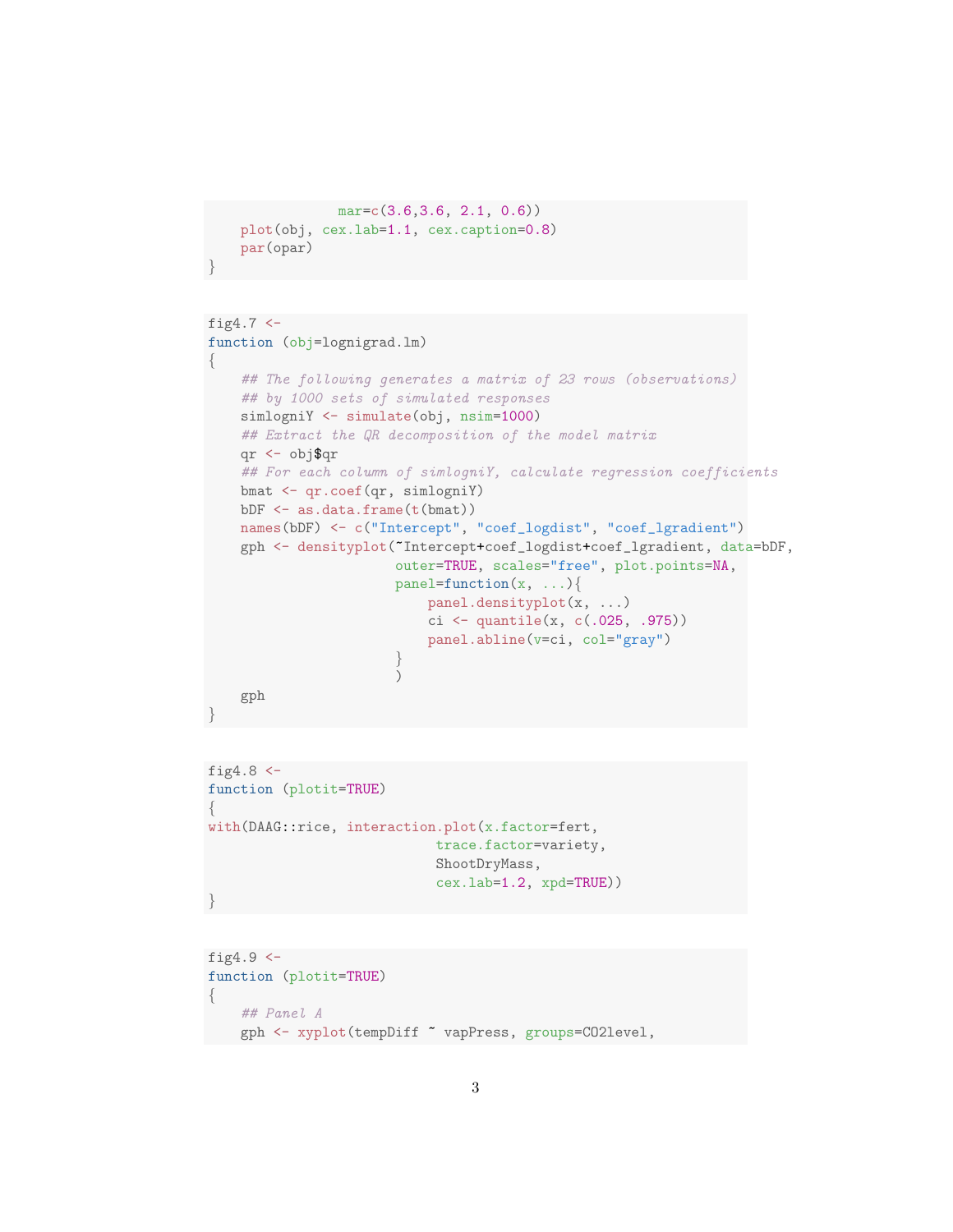```
data = DAAG::leaftemp,
              ylab="", aspect=1,
              cex.main=0.75,
              par.settings=simpleTheme(pch=c(2,1,6), cex=0.85,
                                       lty=1:3))
hat1 <- predict(lm(tempDiff ~ vapPress, data = leaftemp))
hat2 <- predict(lm(tempDiff ~ vapPress + CO2level, data = leaftemp))
hat3 <- predict(lm(tempDiff ~ vapPress * CO2level, data = leaftemp))
hat123 <- data.frame(hat1=hat1, hat2=hat2, hat3=hat3)
gph1 <- gph+latticeExtra::layer(panel.xyplot(x, hat1, type="l",
                                              col.line=1, ...),
                  data=hat123)
## Panel B
gph2 \leq gph+1atticeExtra::layer(panel.xyplot(x, hat2, type="1", ...),
                  data=hat123)
## Panel C
gph3 <- gph+latticeExtra::layer(panel.xyplot(x, hat3, type="1", ...),
                  data=hat123)
maintxt <- c(as.call(" vapPress),
             as.call(~ vapPress + CO2level),
             as.call(~ vapPress*CO2level))
gph1 <- update(gph1, main=deparse(maintxt[[1]]), ylab="tempDiff",
               auto.key=list(text=c("low","med","high"),
                             between=1, between.columns=2,
                             columns=3))
gph2 <- update(gph2, main=deparse(maintxt[[2]]),
               auto.key=list(text=c("low","med","high"),
                             between=1, between.columns=2,
                             columns=3))
gph3 <- update(gph3, main=deparse(maintxt[[3]]),
               auto.key=list(text=c("low","med","high"),
                             between=1, between.columns=2,
                             columns=3))
if(plotit){
    print(gph1, position=c(0,0,.36,1))
    print(gph2, position=c(0.34,0,.68,1), newpage=FALSE)
    print(gph3, position=c(0.66,0,1,1), newpage=FALSE)
}
invisible(list(gph1, gph2, gph3))
```

```
fig4.10 <-
function ()
{
```
}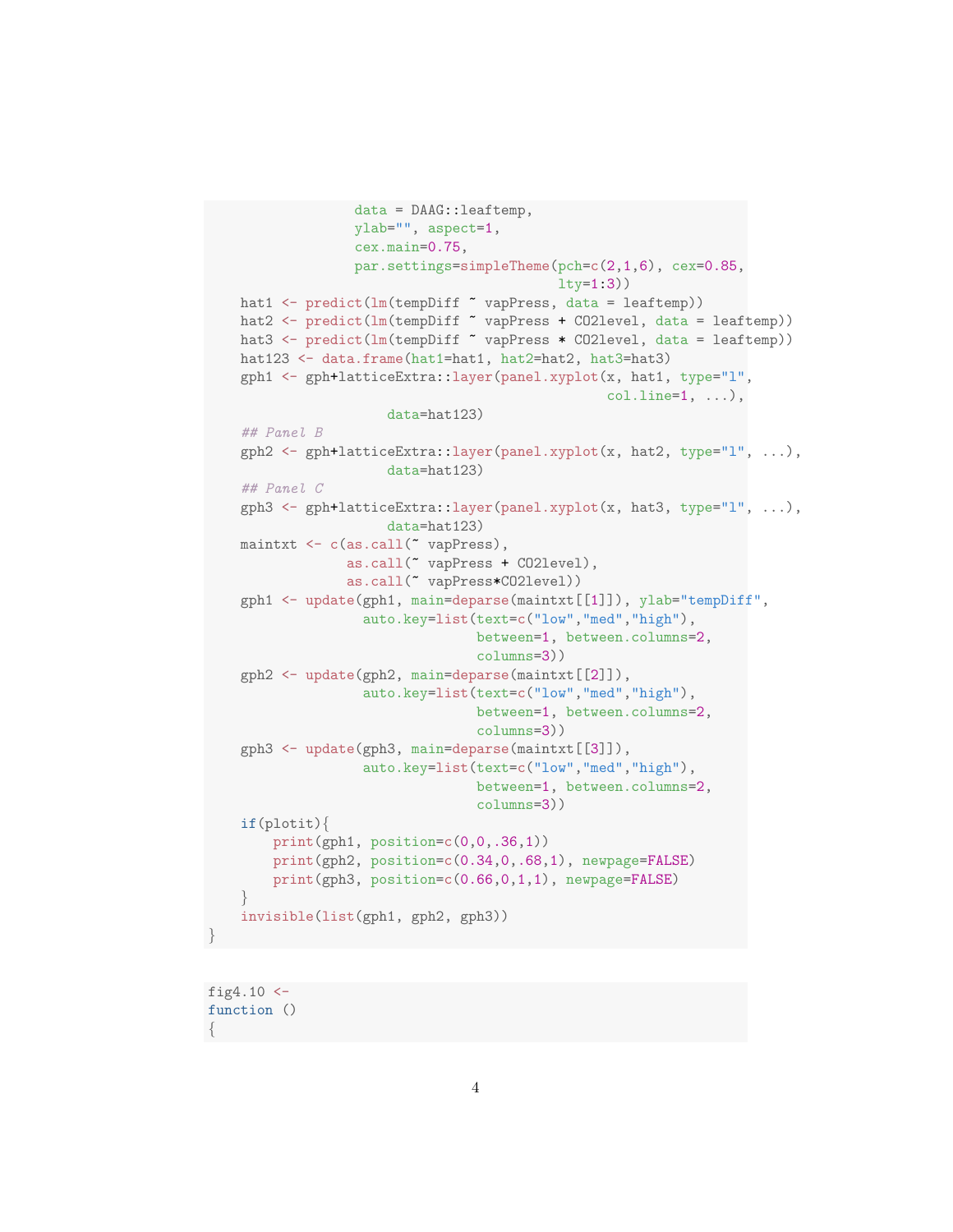```
coordinates(meuse) <- x + ygph <- sp::bubble(meuse, "lead", pch=1, maxsize=2,
             main = list("Lead(ppm)", fontface="plain", cex=1.35),
             key.entries = 100 * 2^(0:4), col=c(2,4),
              scales=list(axes=TRUE, tck=0.4))
add <- latticeExtra::layer(panel.lines(meuse.riv[,1], meuse.riv[,2],
                           col="gray"))
gph+add
}
```

```
fig4.11 \leftarrowfunction (dset=meuse)
{
    opar \leftarrow par(cex=1.25, mar=rep(1.5,4))
    if(!requireNamespace("car"))
        return("Function 'car::spm' is unavailable")
    spm(~ lead+elev+dist+jitter(unclass(ffreq)) | soil,
        col=adjustcolor(rep("black",3), alpha.f=0.5),
        var.labels=c("lead","elev","dist","jitter(ffreq)"),
        data=dset, cex.labels=1.5, reg.line=NA)
    par(opar)
}
```

```
fig4.12 < -function (dset=meuse)
{
   dset$ffreq <- factor(dset$ffreq)
   dset$soil <- factor(dset$soil)
   meuse.lm <- lm(log(lead) ~ elev + dist + ffreq + soil, data=meuse)
   opar <- par(mfrow=c(1,4), mar=c(3.1,3.1,2.6,0.6))
   termplot(meuse.lm, partial=TRUE, smooth=panel.smooth)
    par(opar)
}
```

```
fig4.13 <-
function (data)
{
    spm(data, smooth=TRUE, reg.line=NA, cex.labels=1.5,
        col=adjustcolor(rep("black",3), alpha.f=0.4))
}
```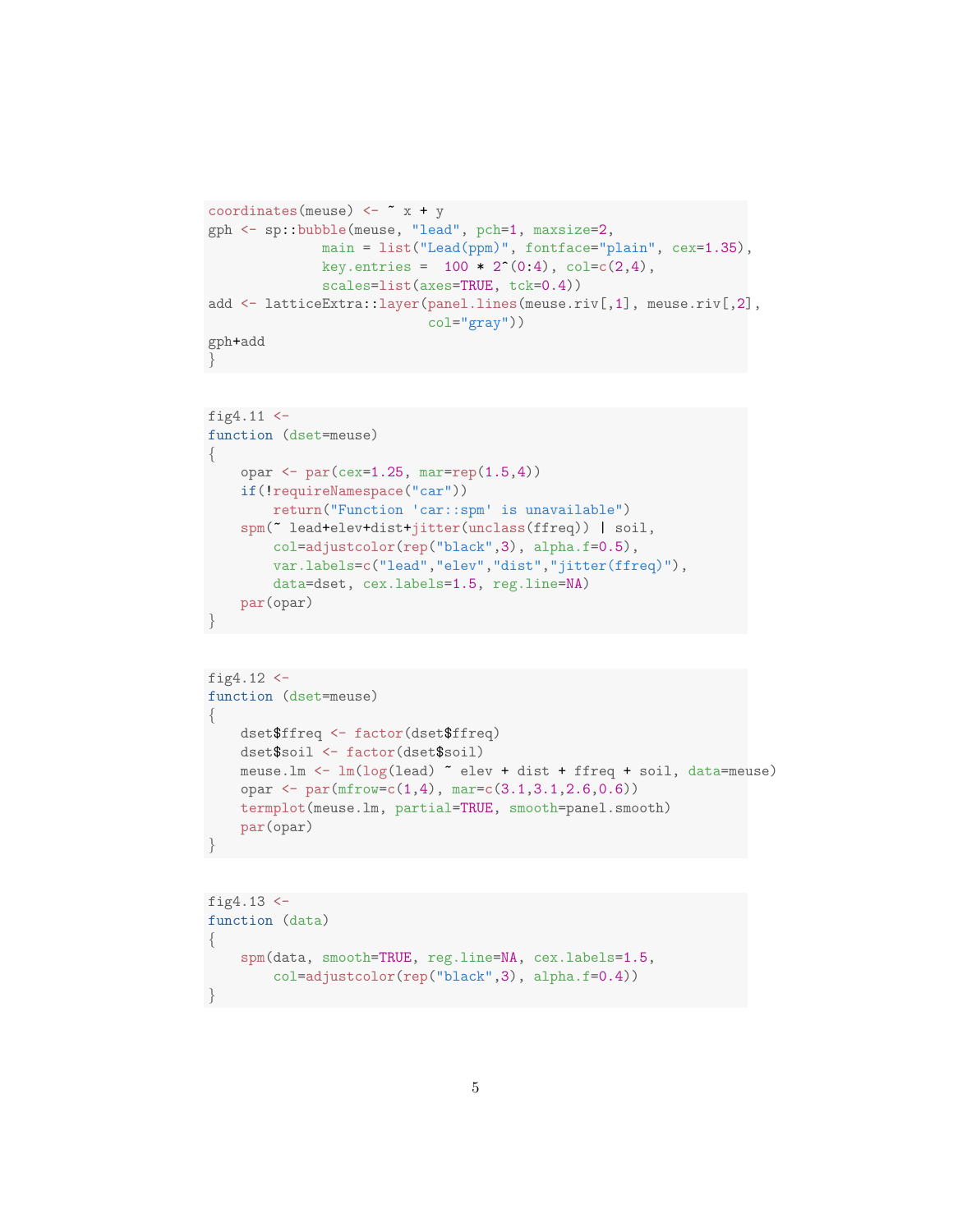```
fig4.14 <-
function (data=log(Electricity[,1:2]))
{
   varlabs = c("log(cost)", "log(q)")if(!requireNamespace("Ecdat"))return(msg)
   spm(data[,1:2], var.labels=varlabs, smooth=TRUE, reg.line=NA,
        col=adjustcolor(rep("black",3), alpha.f=0.5))
}
```

```
fig4.15 <-
function (obj=elec.lm, mfrow=c(2,4))
{
   objtxt <- deparse(substitute(obj))
   nocando <- "Cannot do graph,"
   if(!exists(objtxt))return(paste(nocando, "no obj =", objtxt))
   opar <- par(mfrow=mfrow, mar=c(3.1,3.1,1.6,0.6), mgp=c(2,0.5,0))
   termplot(obj, partial=T, smooth=panel.smooth)
   par(opar)
}
```

```
fig4.16 < -function (obj=elec2xx.lm, mfrow=c(1,4))objtxt <- deparse(substitute(obj))
   nocando <- "Cannot do graph,"
   if(!exists(objtxt))return(paste(nocando, "no obj =", objtxt))
   opar <- par(mfrow=mfrow, mgp=c(2.25,.5,0), pty="s",
               mar=c(3.6,3.6, 2.1, 0.6))
   plot(obj, cex.lab=1.1, cex.caption=0.75)
   par(opar)
}
```

```
fig4.17 < -function (){
   set.seed(37) # Use to reproduce graph that is shown
   bsnVaryNvar(m=100, nvar=3:50, nvmax=3)
}
```
### 2 Show the Figures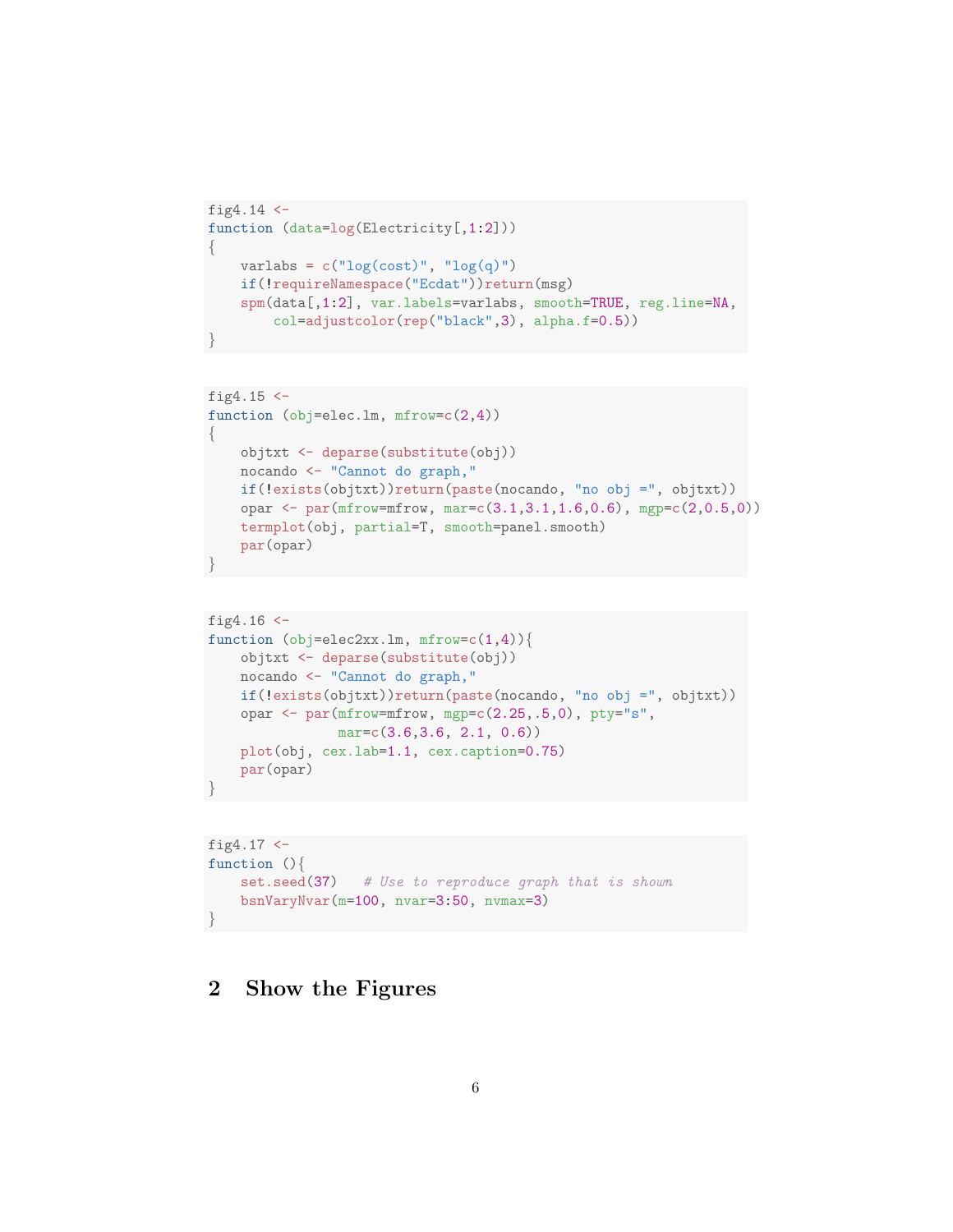```
pkgs <- c("DAAG","sp","splines","car","leaps","sp","quantreg")
z <- sapply(pkgs, require, character.only=TRUE, warn.conflicts=FALSE)
if(any(Iz))notAvail <- paste(names(z)[!z], collapse=", ")
 print(paste("The following packages should be installed:", notAvail))
}
```

```
if(!exists("Electricity")){
  msg <- "Cannot locate 'Electricity' or 'Ecdat::Electricity'"
  if(require("Ecdat")) Electricity <- Ecdat::Electricity else
    print(msg)
if(require("sp")){
  data("meuse", package="sp", envir=environment())
  } else print("Package 'sp' is not available")
}
```
#### fig4.1()

```
dist climb time timef
dist 1.00 0.91 0.97 0.95
climb 0.91 1.00 0.97 0.96
time 0.97 0.97 1.00 1.00
timef 0.95 0.96 1.00 1.00
```


Scatter Plot Matrix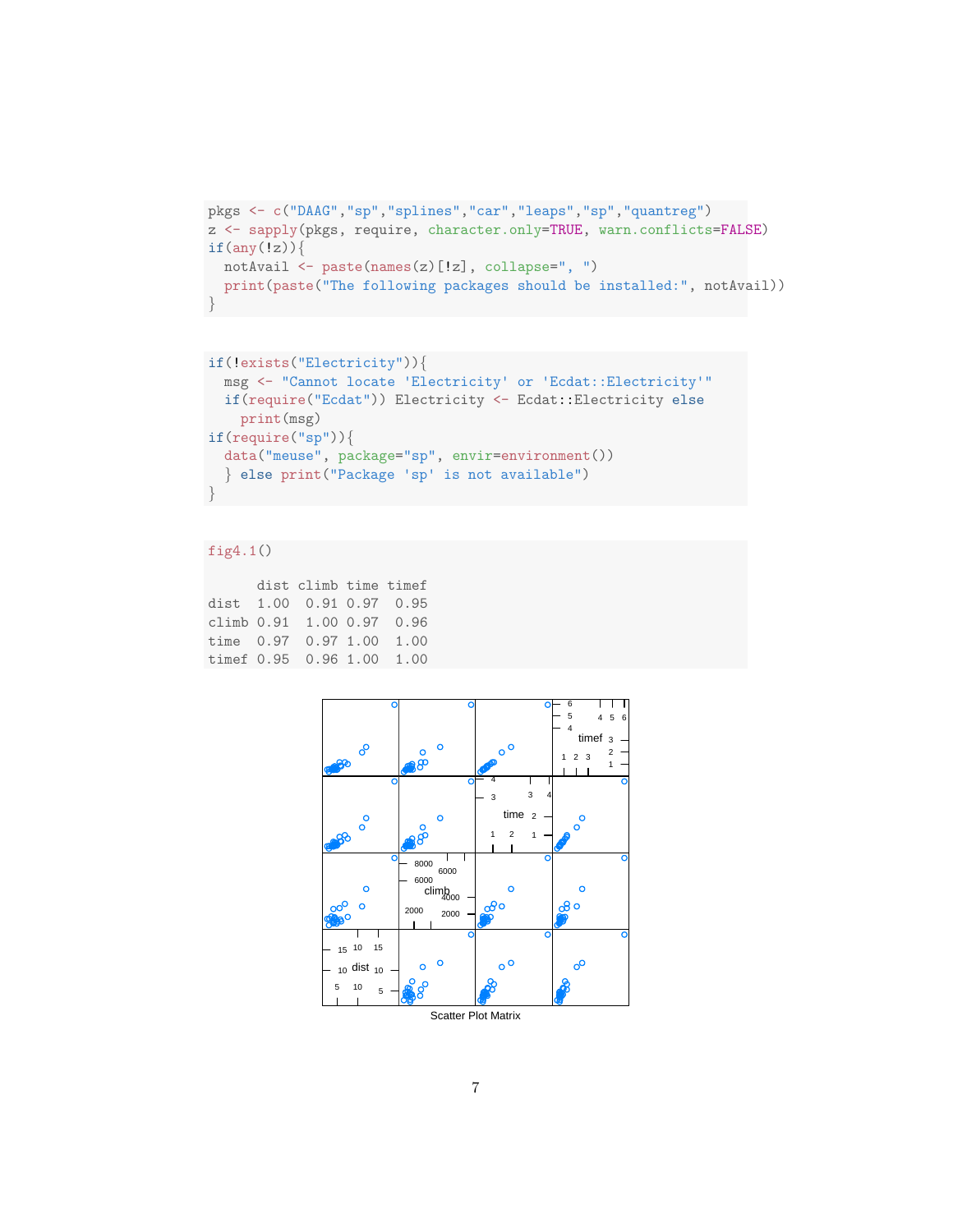### fig4.2()

|  | ldist 1clim 1tim 1timf    |  |
|--|---------------------------|--|
|  | ldist 1.00 0.78 0.95 0.93 |  |
|  | 1clim 0.78 1.00 0.92 0.92 |  |
|  | 1tim 0.95 0.92 1.00 0.99  |  |
|  | ltimf 0.93 0.92 0.99 1.00 |  |



```
nihills[,"gradient"] <- with(nihills, climb/dist)
lognihills <- log(nihills)
names(lognihills) <- paste("l", names(nihills), sep="")
lognigrad.lm <- lm(ltime ~ ldist + lgradient, data=lognihills)
lognigrad.lm2 <- lm(ltime ~ poly(ldist, 2, raw=TRUE) + lgradient,
                    data=lognihills)
```
fig4.3()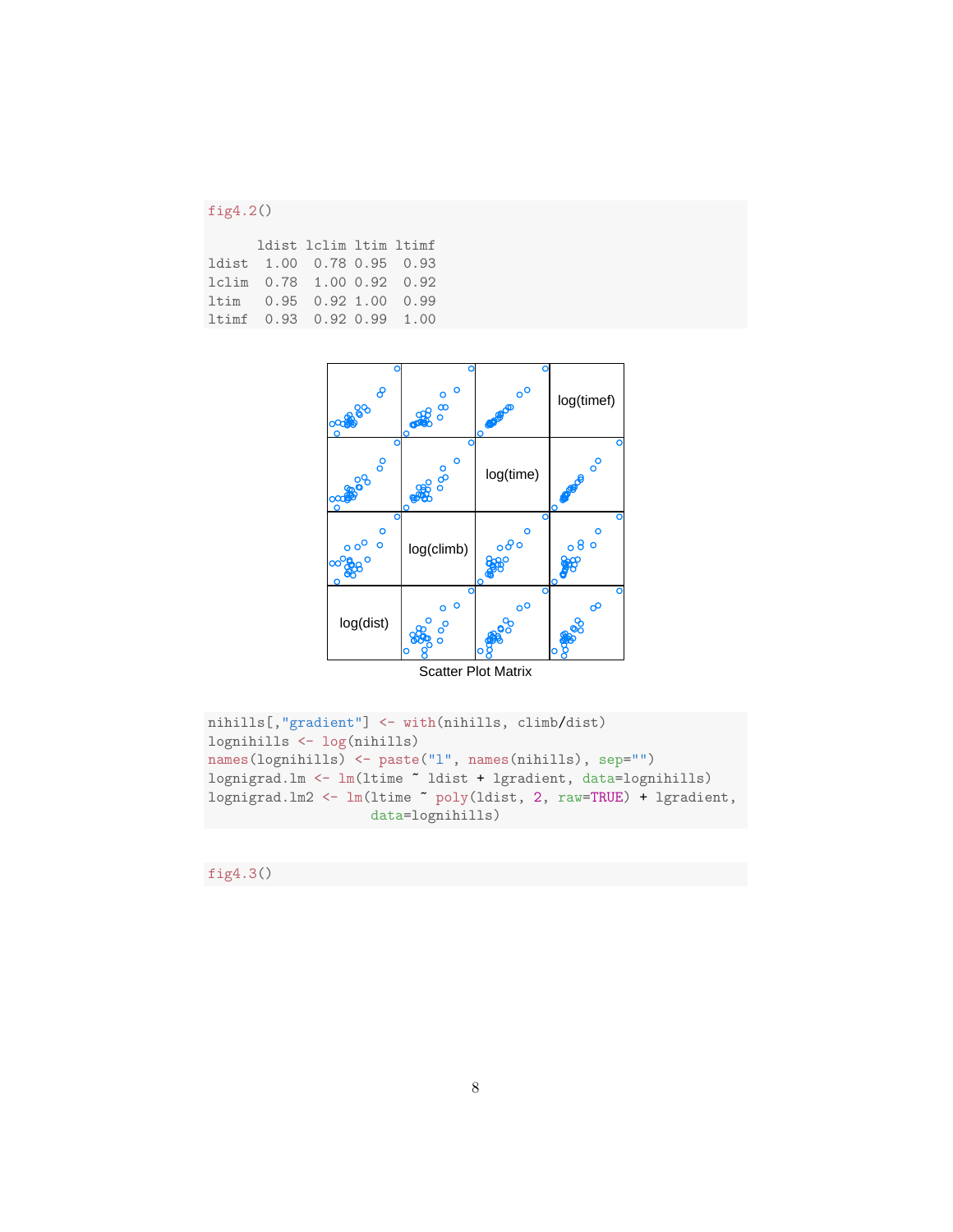





fig4.5()





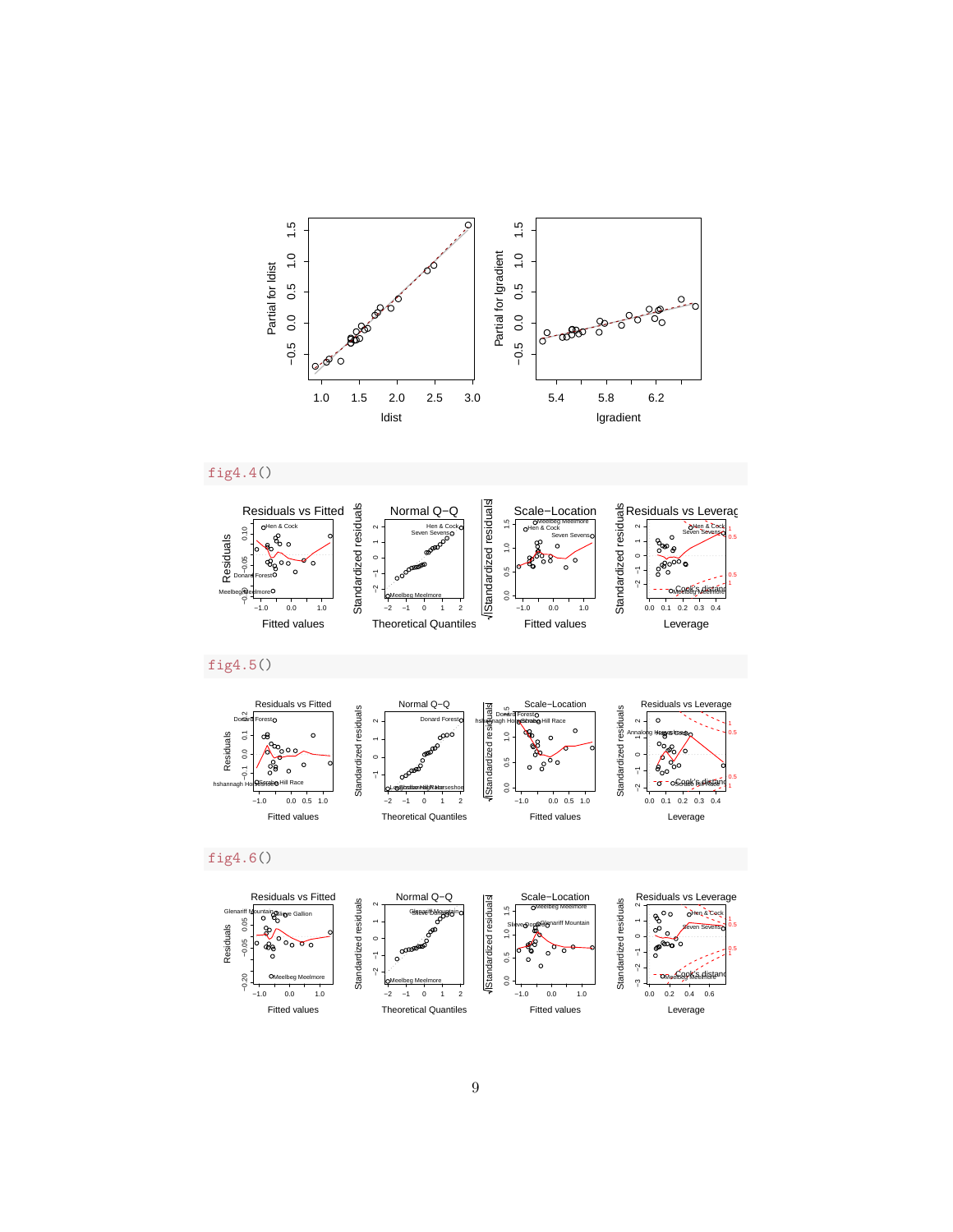



if (require("DAAG")) fig4.8()



### if (require("DAAG")) fig4.9()

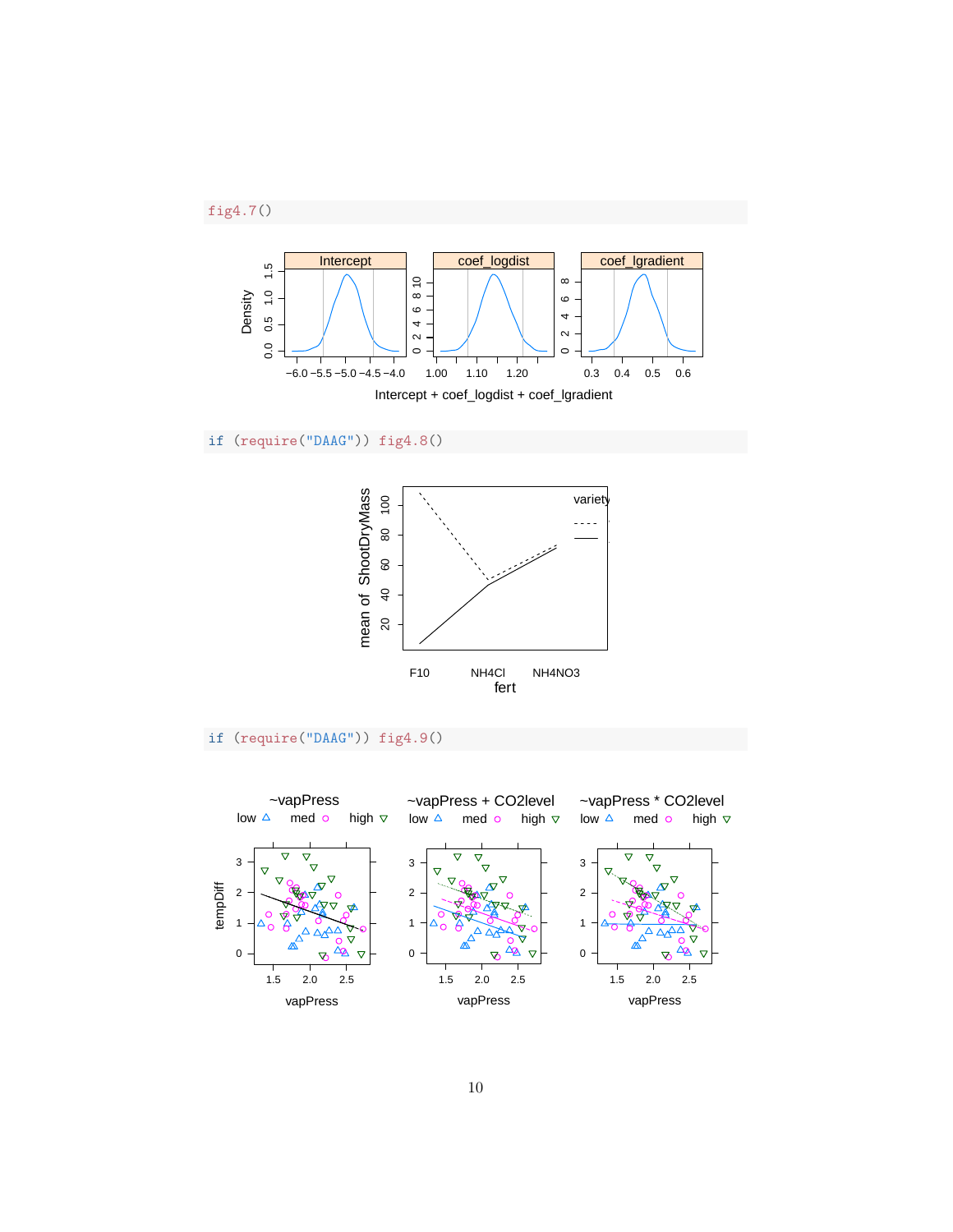```
if(require("sp")) {
  data("meuse.riv", package="sp", envir = environment())
  data("meuse", package="sp", envir = environment())
  } else
  print("Cannot find package 'sp' or required data, cannot do graph")
```

```
if(exists("meuse")){
  meuse <- as.data.frame(meuse)
  fig4.11()
} else print("Cannot find object 'meuse', hence cannot do graph")
```


```
if(exists("meuse")){
  meuse <- as.data.frame(meuse)
  fig4.12()
} else print("Cannot find object 'meuse', hence cannot do graph")
```
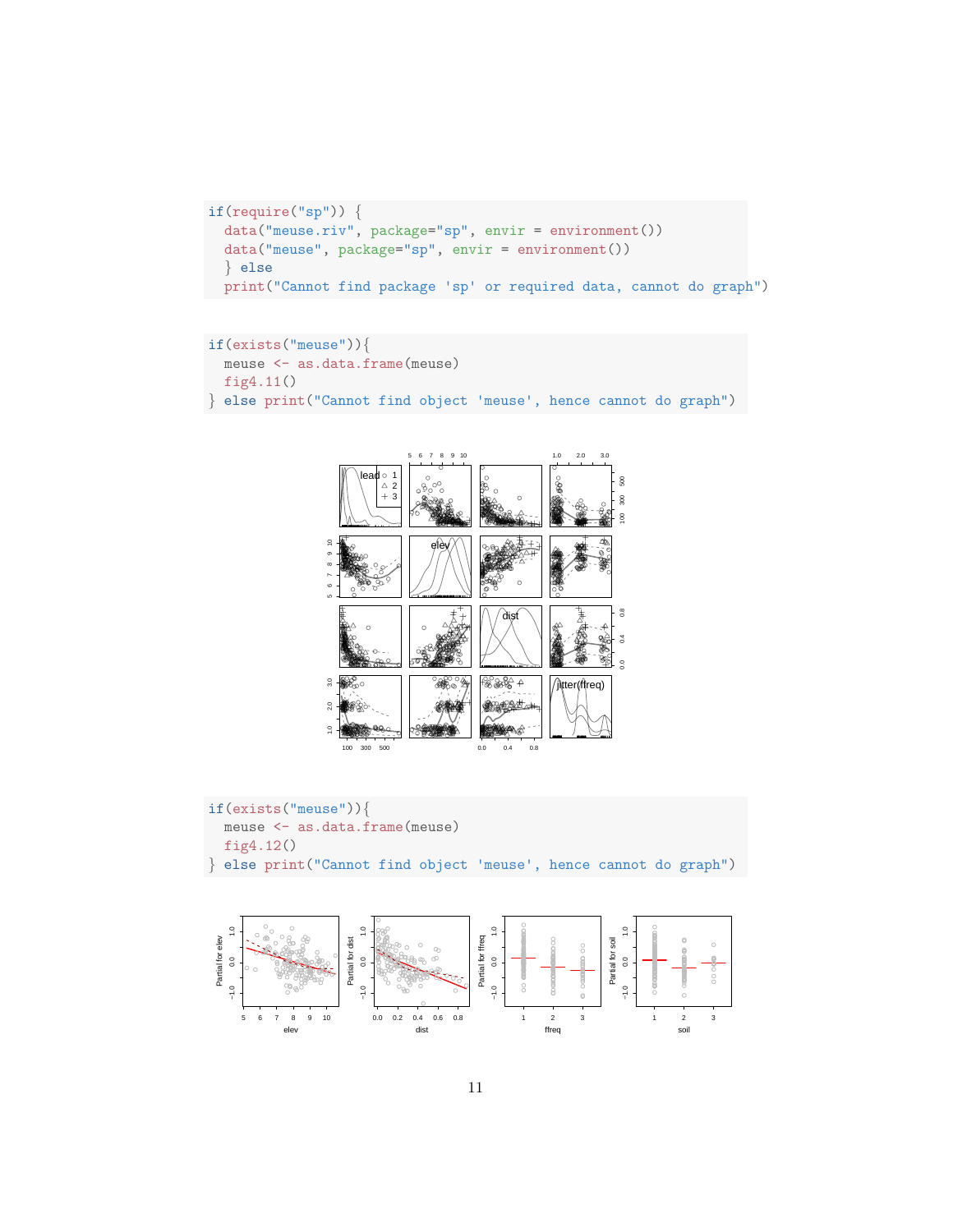```
if(!exists("Electricity")) print("Cannot locate dataset 'Electricity'") else {
nsamp80 <- sample(nrow(Electricity),80)
fig4.13(data=Electricity[nsamp80, ])
mtext(side=3,line=2, paste("4.13: Shows 80 randomly sampled rows"), adj=0)
}
```


```
if(exists("Electricity")){
elec.lm <- lm(log(cost) ~ log(q)+pl+sl+pk+sk+pf+sf, data=Electricity)
elec2xx.lm <- lm(log(cost) log(q) * (pl + sl) + pf, data = Electricity)
}
```

```
if(exists("Electricity"))fig4.14() else
print("Cannot locate dataset 'Electricity'; graph unavailable")
```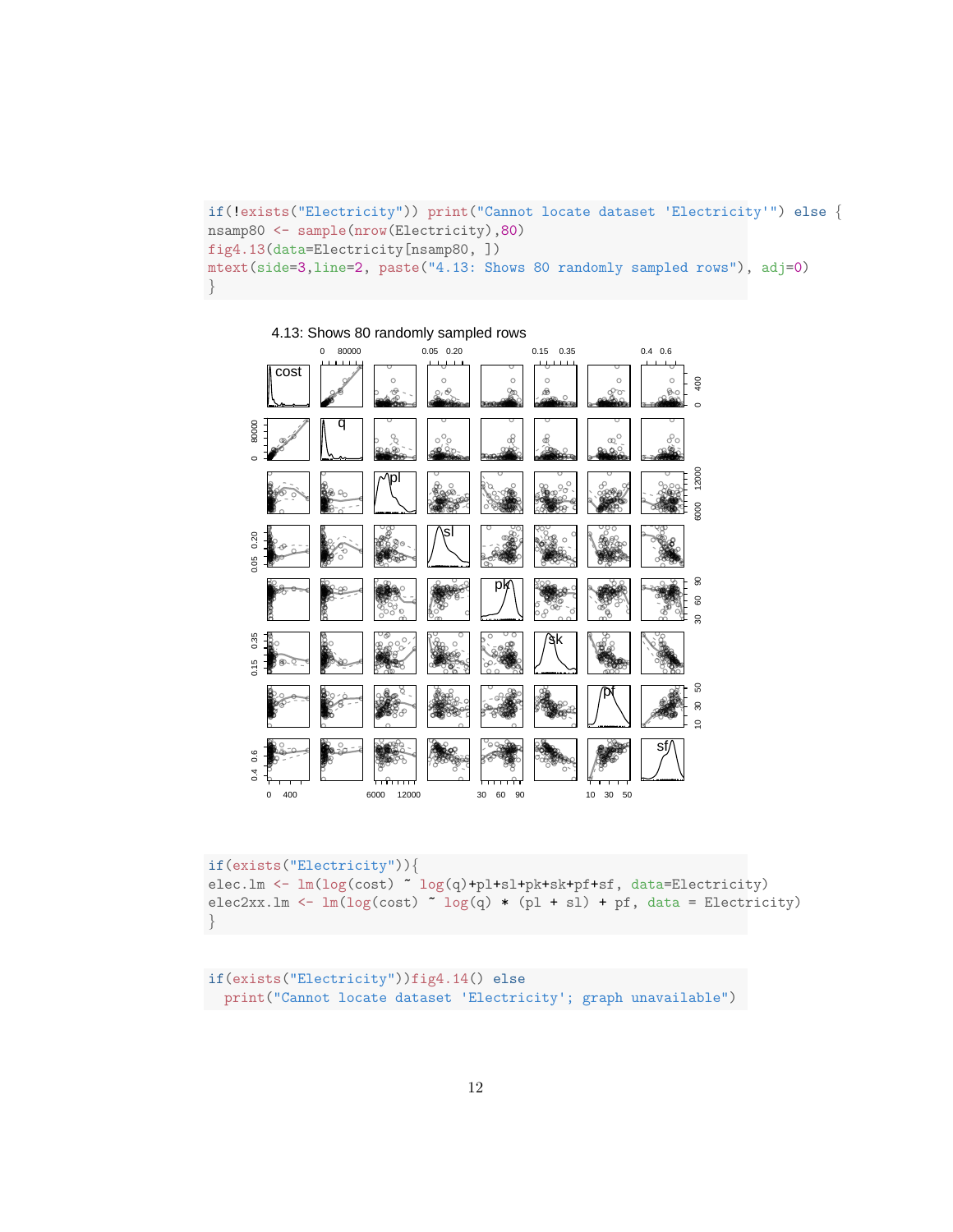

```
if(exists("Electricity"))fig4.15() else<br>print("Cannot locate dataset 'Electricity'; graph unavailable")
```


if(exists("Electricity"))fig4.16() else print ("Cannot locate dataset 'Electricity'; graph unavailable")